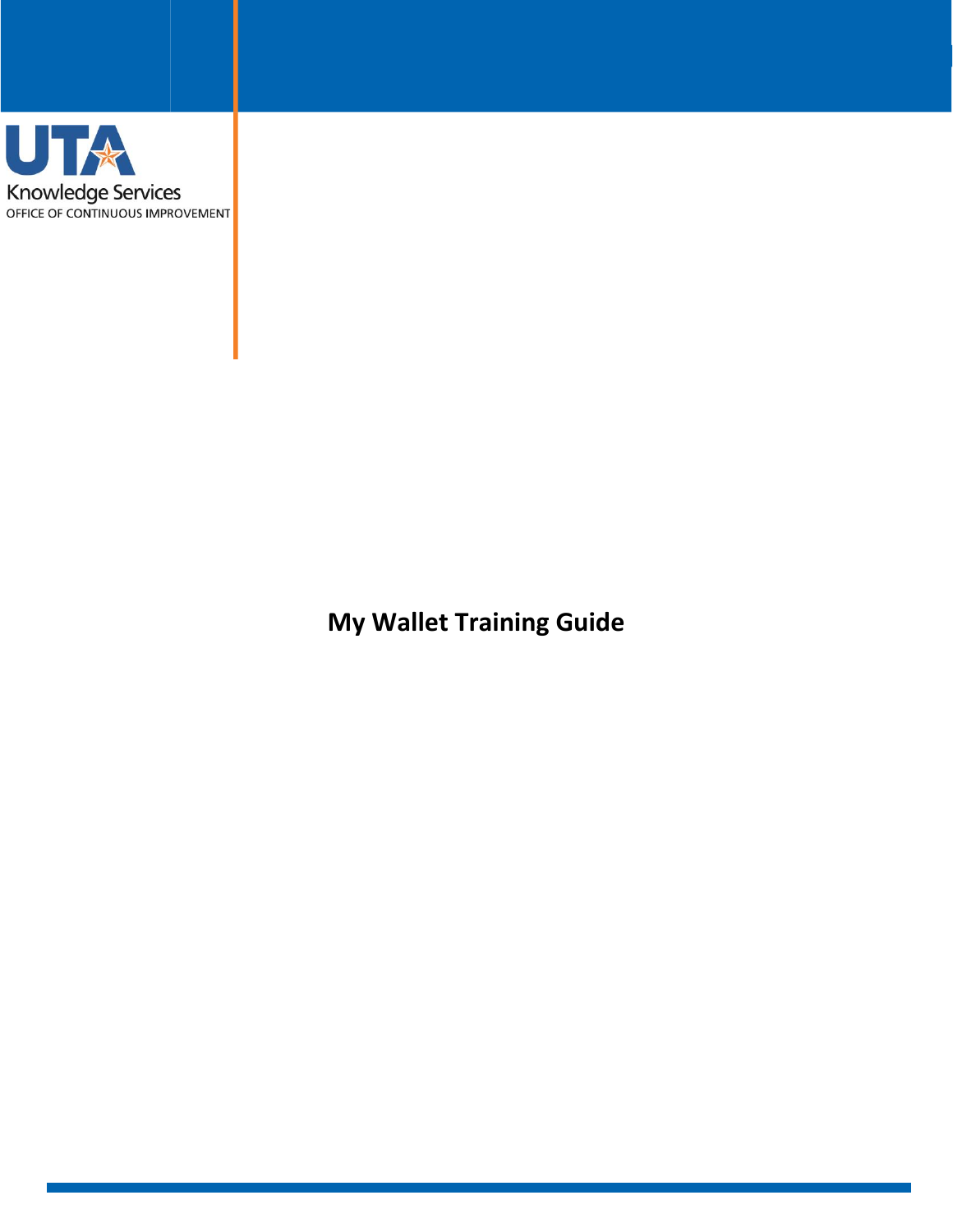# **Table of Contents**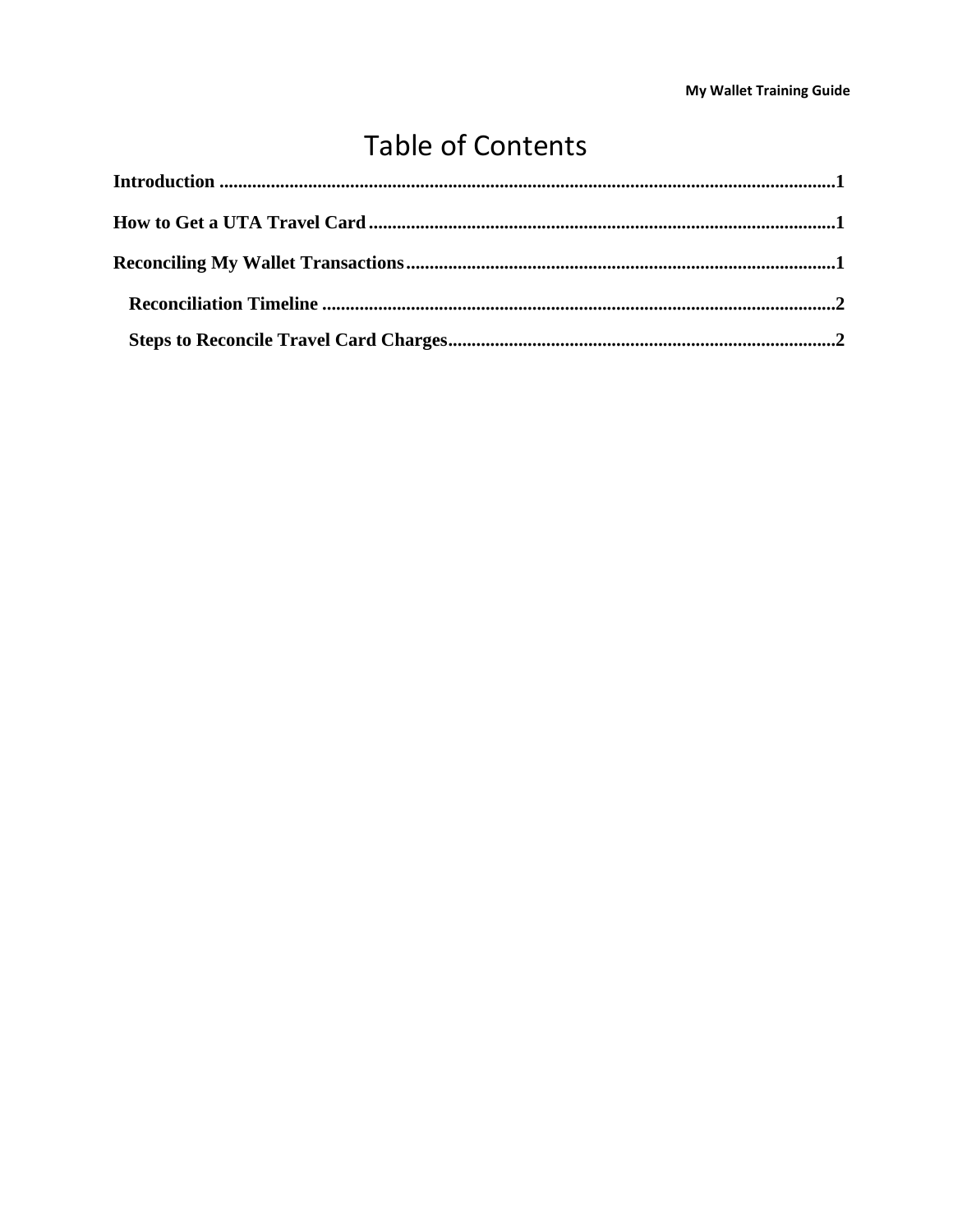# <span id="page-2-0"></span>**Introduction**

The Travel Card program at UTA utilizes Citibank MasterCards to streamline expenses incurred by employees while on official UTA business travel. This program has been designed to reduce the amount of personal funds used by the traveler, as well as costs associated with cash advances. It also simplifies the processing of travel expense reports. Travel card holders must adhere to UTA Travel guidelines and procedures.

Travel Card purchases are reconciled through the MyWallet function in UTShare. Using MyWallet, expense transaction information can be pulled directly into an expense report, where accounting information can be assigned and approvals for the purchases obtained. Payment to CitiBank is generated through UTShare and charged to cost centers and projects according to the accounting entries made on the expense reports.

# <span id="page-2-1"></span>**How to Get a UTA Travel Card**

Current employees who travel 3 or more overnight trips per year for official university business will be eligible to apply for the Travel Card. The application form, *Travel Card Program Application Form* (Form BF-T-F10) can be found on the [Business Affairs forms](https://resources.uta.edu/business-affairs/forms/index.php) [p](https://resources.uta.edu/business-affairs/forms/index.php)age.

Completion of the Canvas course "[How to Travel for the University](https://uta.instructure.com/enroll/M9HDBL)["](https://uta.instructure.com/enroll/M9HDBL) is required for all applicants that have not previously traveled for the University. This course covers the policies and procedures that govern business travel on behalf of the University and details the "why" behind business travel best practices for maintaining professional standards. This is a virtual, selfpaced course that must be completed prior to submitting a Travel Card Application.

Please see Procedure BF-T-PR13 University Travel Card Program for further details regarding the UTA Travel Card, including:

- Travel card expense limits
- How to report a lost or stolen card
- Processes for disputing fraudulent charges
- Cardholder termination or transfer instructions

## <span id="page-2-2"></span>**Reconciling My Wallet Transactions**

Credit Card charges made on the UTA Travel Card are imported from Citibank into the UTShare Wallet. Wallet transactions are processed for payment to CitiBank as expense lines on an expense report. The steps below detail how to pull a My Wallet transaction into an expense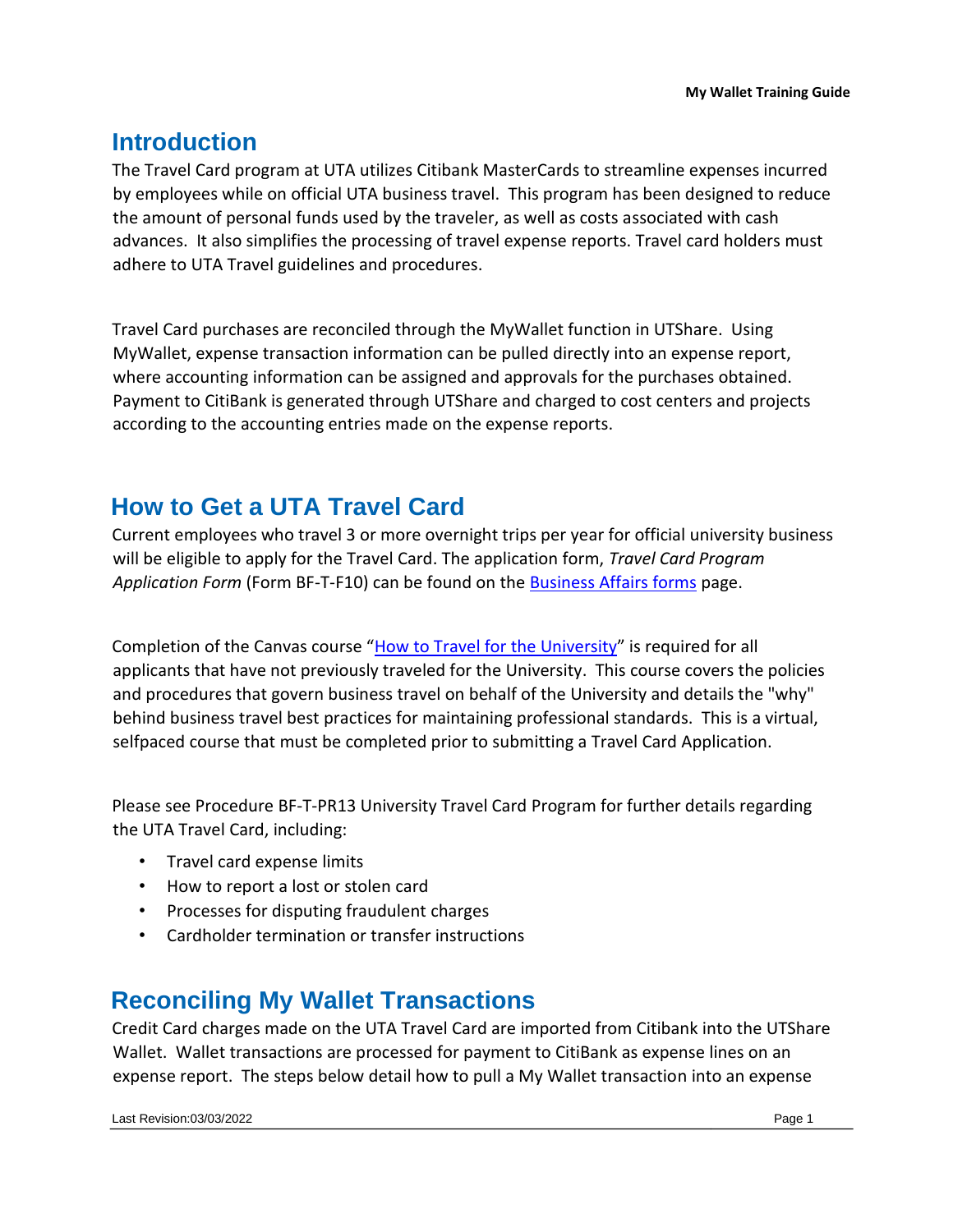report, complete the expense report, and submit the expense report for payment to the vendor.

### <span id="page-3-0"></span>**Reconciliation Timeline**

An approved error-free expense report should be submitted to Travel Services no later than 30 days of the last day of travel. If an approved error-free expense report has not been submitted by the 61<sup>st</sup> day after the travel, the Travel Card charges become taxable to the traveler and the department. Cardholders who do not have an approved error-free expense report within 120 days after the last day of travel will have their Travel Card terminated and will not be able to request a cash advance.

| 30 Days                                                                                 | 30-60 Days                                                                                                          | $61 +$ Days                                                                                           | 120 Days                                                                               |
|-----------------------------------------------------------------------------------------|---------------------------------------------------------------------------------------------------------------------|-------------------------------------------------------------------------------------------------------|----------------------------------------------------------------------------------------|
| <b>After Travel</b>                                                                     | <b>After Travel</b>                                                                                                 | After travel                                                                                          | <b>After Travel</b>                                                                    |
| Approved<br><b>Expense Report</b><br>Submitted for<br><b>Travel Services</b><br>Review. | Resolve<br>identified issues;<br>Error-free<br><b>Expense Report</b><br>Due by 60 <sup>th</sup> Day<br>post travel. | If error-free<br>expense report<br>not submitted,<br><b>Travel Card</b><br>charges become<br>taxable. | If error-free<br>expense report<br>not submitted,<br><b>Travel Card</b><br>terminated. |

### <span id="page-3-1"></span>**Steps to Reconcile Travel Card Charges**

- 1. Login to UTShare using your NetID and password.
- 2. Navigate to the Create Expense Report page using one of these two options:
	- a. Travel and Expense Homepage, then click on the Create Expense Report tile
	- b. NavBar > Navigator > Travel and Expenses > Expense Report > Create/Modify
- 3. Enter the traveler's EMPL ID number, click "Add". If the ID number is not known, click the magnifying glass, enter the traveler's name and click "Look Up", then click on the traveler's name.
- 4. A blank expense report will populate. From the Quick Start Populate From drop-down menu, select "A Travel Authorization" and click the Go button.

A list of approved Travel Authorizations will appear. Click the "Select" button for the Travel Authorization for the applicable trip. If the Travel Authorization does not appear, verify the dates on the Copy from Approved Travel Authorization screen are appropriate for the trip dates.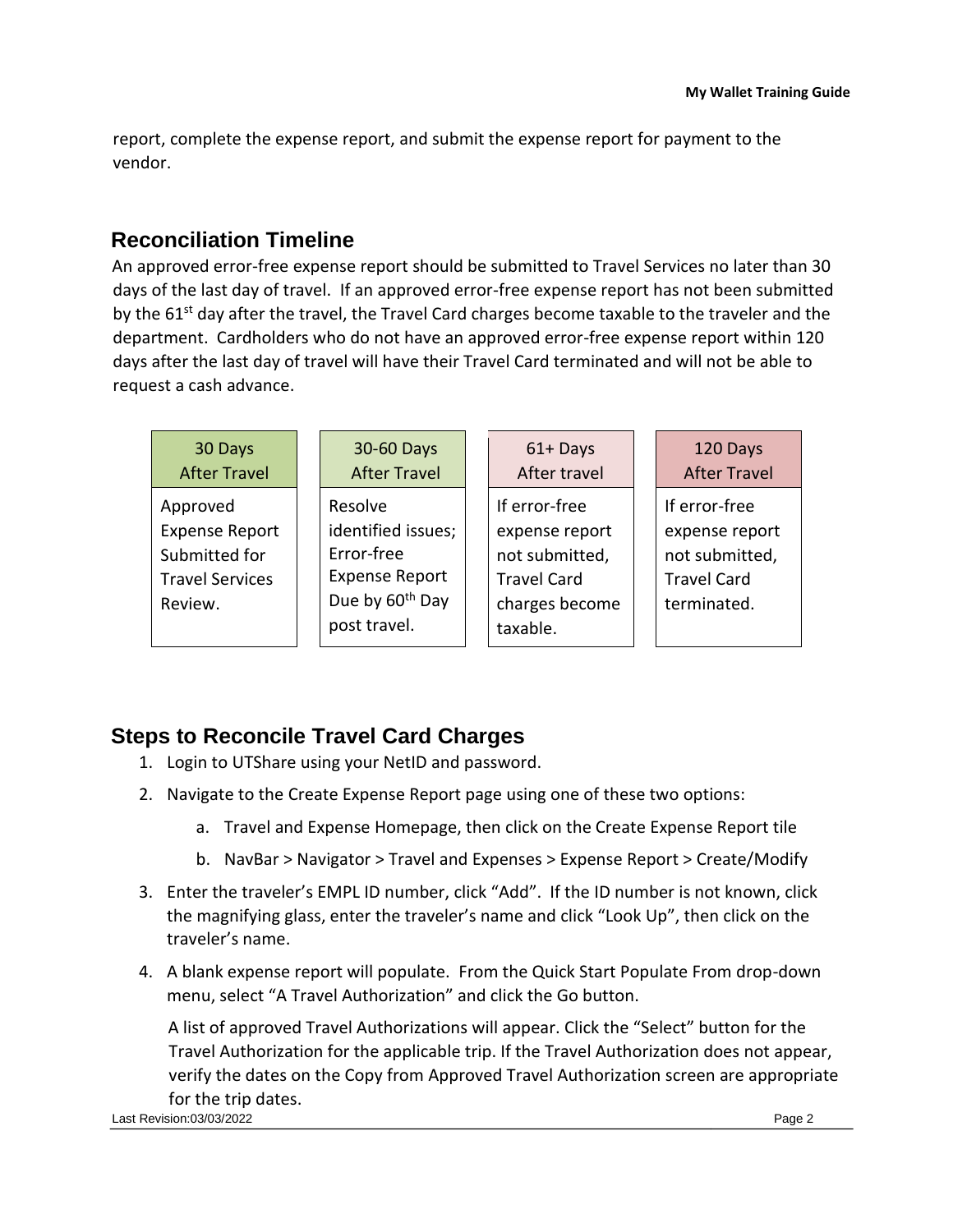**Note***: If the Travel Authorization for the trip does not appear in the appropriate date range, confirm that the Travel Authorization has been fully approved and has not already been applied to another Expense report.* 

| <b>Budget Information</b> |                                                 |    |        |                                             |                         |                       |            |             |          |          |
|---------------------------|-------------------------------------------------|----|--------|---------------------------------------------|-------------------------|-----------------------|------------|-------------|----------|----------|
| <b>Budget Options</b>     | Budget Status Not Chk'd                         |    |        |                                             |                         |                       |            |             |          |          |
| Quick Start               | .Populate From<br>$\check{~}$                   | GO |        |                                             |                         |                       |            |             |          |          |
|                           | Populate From                                   |    |        | Copy from Approved Travel Authorization     |                         |                       |            |             |          | $\times$ |
|                           | A Template                                      |    |        |                                             |                         |                       |            |             |          | Help     |
|                           | <b>A Travel Authorization</b>                   |    |        | From Date 04/29/2020<br> H                  | To 08/29/2021<br>ÞŪ     |                       | Search     |             |          |          |
|                           | <b>An Existing Report</b>                       |    |        | <b>Travel Auth Description</b>              | <b>Authorization ID</b> | Date From             | Date To    | Amount      | Currency |          |
| $\checkmark$              | <b>Entries from My Wallet</b><br>$\overline{+}$ |    | Select | <b>WOMEN'S TENNIS TEAM</b><br><b>TRAVEL</b> | 0000153121              | 09/01/2020            | 08/31/2021 | 1500.00 USD |          |          |
|                           |                                                 |    | Select | <b>MEN'S TENNIS TEAM TRAVEL</b>             | 0000153120              | 09/01/2020 08/31/2021 |            | 1500.00 USD |          |          |
|                           |                                                 |    | Return |                                             |                         |                       |            |             |          | . 11     |

i. Delete the Travel Authorization expense line from the expense report using the "-" button.

| Expenses ?               |                           |                                                                  |                                                      |                                                                    |            |
|--------------------------|---------------------------|------------------------------------------------------------------|------------------------------------------------------|--------------------------------------------------------------------|------------|
|                          | Expand All   Collapse All | Add:   Ally Wallet (0)   多 Quick-Fill                            |                                                      | Total<br>1,500.00                                                  | <b>USD</b> |
|                          | *Date                     | *Expense Type                                                    | *Description                                         | *Payment Type<br>*Amount                                           | *Currency  |
| $\overline{\phantom{a}}$ |                           | 09/01/2021   31   TA-Travel-Auth-Encumbrance-Amt<br>$\checkmark$ | WOMEN'S TENNIS TEAM TRAVEL                           | łЛ<br>1,500.00<br>Paid By Employee<br>$\checkmark$                 | <b>USD</b> |
|                          | *Billing Type Expense     | $\checkmark$                                                     | 228 characters remaining<br><b>Big</b> Receipt Split | 1.00000000 ウ<br>Default Rate<br>"Exchange Rate                     |            |
|                          |                           |                                                                  |                                                      | $\Box$ Non-Reimbursable<br><b>Base Currency Amount</b><br>1,500.00 | <b>USD</b> |
|                          |                           |                                                                  |                                                      | $\Box$ No Receipt                                                  |            |
|                          |                           | SpeedChart<br><b>Accounting Details ?</b>                        |                                                      |                                                                    |            |

5. Click on the "My Wallet" link to access the transactions available to process. The number indicates how many transactions are available.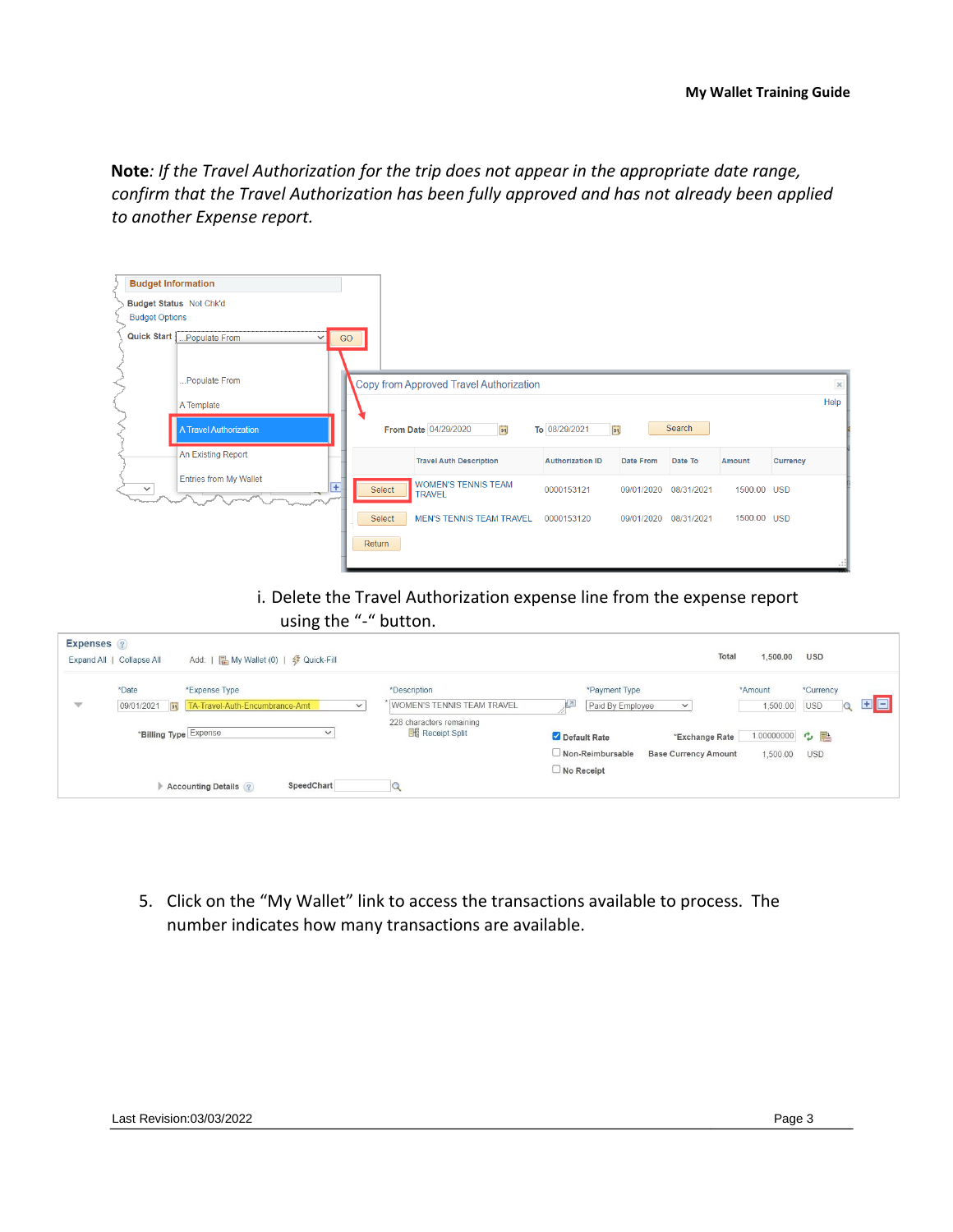| <b>Default Location</b>                 |          |
|-----------------------------------------|----------|
| D-<br>Attachments                       |          |
|                                         |          |
|                                         |          |
|                                         |          |
|                                         |          |
| Description<br>$\overline{\phantom{a}}$ | *Payment |
| 254 characters remaining                |          |
|                                         |          |

6. Select the My Wallet transactions to process on the expense report by clicking the "Select" box. If all transactions are to be processed, select the "Select All" button. Once the transactions are selected, click the "Done" button.

**Note**: *Clicking on the Expense Type on the My Wallet screen will display further information regarding the credit card transaction.* 

| <b>Create Expense Report</b> |                                                                                                                                                                                                   |                             |                                                                                                |                        |            |                        |                  |  |  |
|------------------------------|---------------------------------------------------------------------------------------------------------------------------------------------------------------------------------------------------|-----------------------------|------------------------------------------------------------------------------------------------|------------------------|------------|------------------------|------------------|--|--|
| My Wallet                    |                                                                                                                                                                                                   |                             |                                                                                                |                        |            |                        |                  |  |  |
| Report ID NEXT               |                                                                                                                                                                                                   |                             |                                                                                                |                        |            |                        |                  |  |  |
|                              | Below is a complete list of unassigned wallet transactions. To view all transactions please go to the wallet menu option under "Other<br><b>Expense Functions".</b><br>Deselect All<br>Select All |                             |                                                                                                |                        |            |                        |                  |  |  |
|                              |                                                                                                                                                                                                   | Unassigned Wallet Entries ? | Select items and select if a Personal Expense. Press 'Done' to add them to the expense report. |                        |            |                        |                  |  |  |
| <b>Select</b>                | Logo                                                                                                                                                                                              | Date                        | <b>Expense Type</b>                                                                            | <b>Merchant</b>        |            | <b>Amount Currency</b> | Non-Reimbursable |  |  |
|                              |                                                                                                                                                                                                   |                             |                                                                                                |                        |            |                        |                  |  |  |
|                              | 60                                                                                                                                                                                                | 05/13/2021                  | <b>Wallet Incidentals</b>                                                                      | <b>CHEVRON 0351942</b> | 53.67 USD  |                        |                  |  |  |
|                              |                                                                                                                                                                                                   | 05/12/2021                  | Wallet Incidentals                                                                             | SAMSCLUB.COM           | 367.18 USD |                        |                  |  |  |
|                              | œ<br>г<br>04/26/2021<br><b>FAIRFIELD INN &amp; SUIT</b><br>108.10 USD<br><b>Wallet Lodging</b>                                                                                                    |                             |                                                                                                |                        |            |                        |                  |  |  |
| Done                         |                                                                                                                                                                                                   |                             |                                                                                                |                        |            |                        |                  |  |  |

- 7. The selected Wallet transactions will be pulled into the Expense Report. There are actions to take on each expense line.
	- Update the "Expense Type" to the appropriate Expense Type. Every line must be changed from a "Wallet" expense type to a Travel (TR) expense type.

Last Revision:03/03/2022 Page 4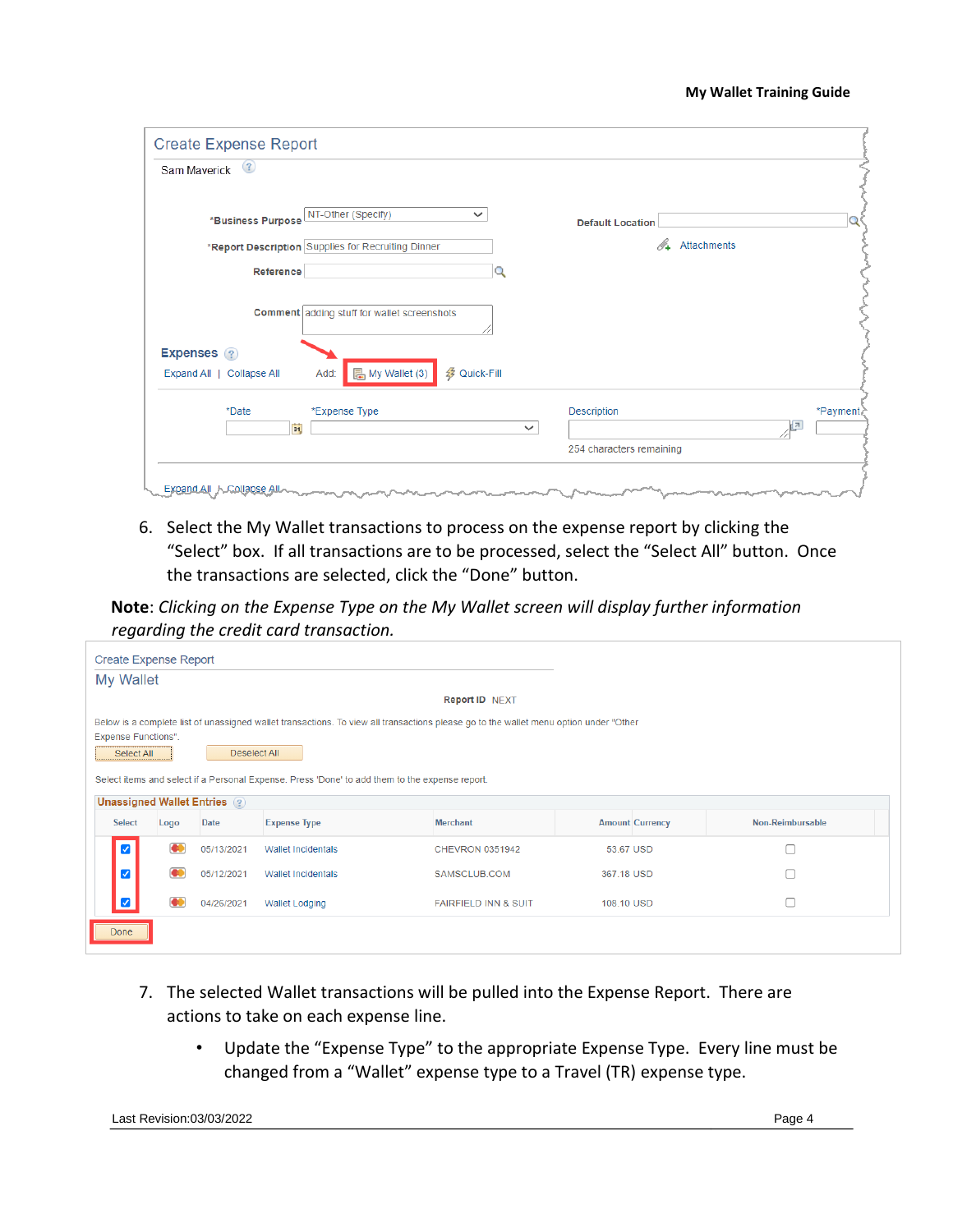- *When using My Wallet charges for regular travel meals, be sure to use the Meals Actuals Expense type, but these charges cannot exceed the allowed per diem for that location for the day.*
- *If utilizing Entertainment Meals, per diem rules do not apply, and an Official Occasion form must be completed and attached to the Expense Report.*
- When required, enter the expense line "Description" (requirement indicated by an asterisk and determined by the Expense Type selected).

| Expenses ?    | Expand All   Collapse All | Add:   All My Wallet (0)   多 Quick-Fill                                                                                                               |                                                                                          |                                                                                                 | Total<br>528.95        | <b>USD</b>              |     |
|---------------|---------------------------|-------------------------------------------------------------------------------------------------------------------------------------------------------|------------------------------------------------------------------------------------------|-------------------------------------------------------------------------------------------------|------------------------|-------------------------|-----|
| $\mathcal{W}$ | *Date<br>04/26/2021       | *Expense Type<br>TR-In State-Lodging<br>$\checkmark$                                                                                                  | *Description<br>room for guest speaker                                                   | *Payment Type<br>UTA Travel Card<br>$\checkmark$                                                | *Amount<br>108.10      | *Currency<br><b>USD</b> | ÷ E |
|               | *Billing Type Expense     | $\check{ }$<br>*Location TX IRVING<br>Non-Preferred<br>*Merchant O Preferred<br><b>FAIRFIELD INN &amp; SUIT</b><br>Accounting Details 2<br>SpeedChart | 232 characters remaining<br><b>Ele</b> Receipt Split<br>$\mathbb{E}$ Per Diem Deductions | Default Rate<br>*Exchange Rate<br>Non-Reimbursable<br><b>Base Currency Amount</b><br>No Receipt | 1.00000000 ウ<br>108.10 | <b>USD</b>              |     |

• My Wallet transactions for Travel Lodging must be split into two transactions – one for the lodging expense and one for the lodging tax expense. To split the transaction, click the "Receipt Split" link.

| *Date                 | and a ser<br>*Expense Type                |              | *Description                                        | $*_{D}$      |
|-----------------------|-------------------------------------------|--------------|-----------------------------------------------------|--------------|
| 04/26/2021            | TR-In State-Lodging                       | $\checkmark$ | room for guest speaker                              | া⊉           |
| *Billing Type Expense | $\checkmark$                              |              | 232 shoresters remaining<br><b>He Receipt Split</b> | Default i    |
|                       | *Location TX IRVING                       |              | $\equiv$ Per Diem Deductions                        | Non-Rein     |
| <b>han-leant of</b>   | <b>J.Prentred.</b><br><b>AMA-Prepared</b> |              |                                                     | www.magazare |

Last Revision:03/03/2022 Page 5 o On the Receipt Detail page, under the Split With Another Expense section, select the appropriate Lodging Tax Expense Type and click the Split button.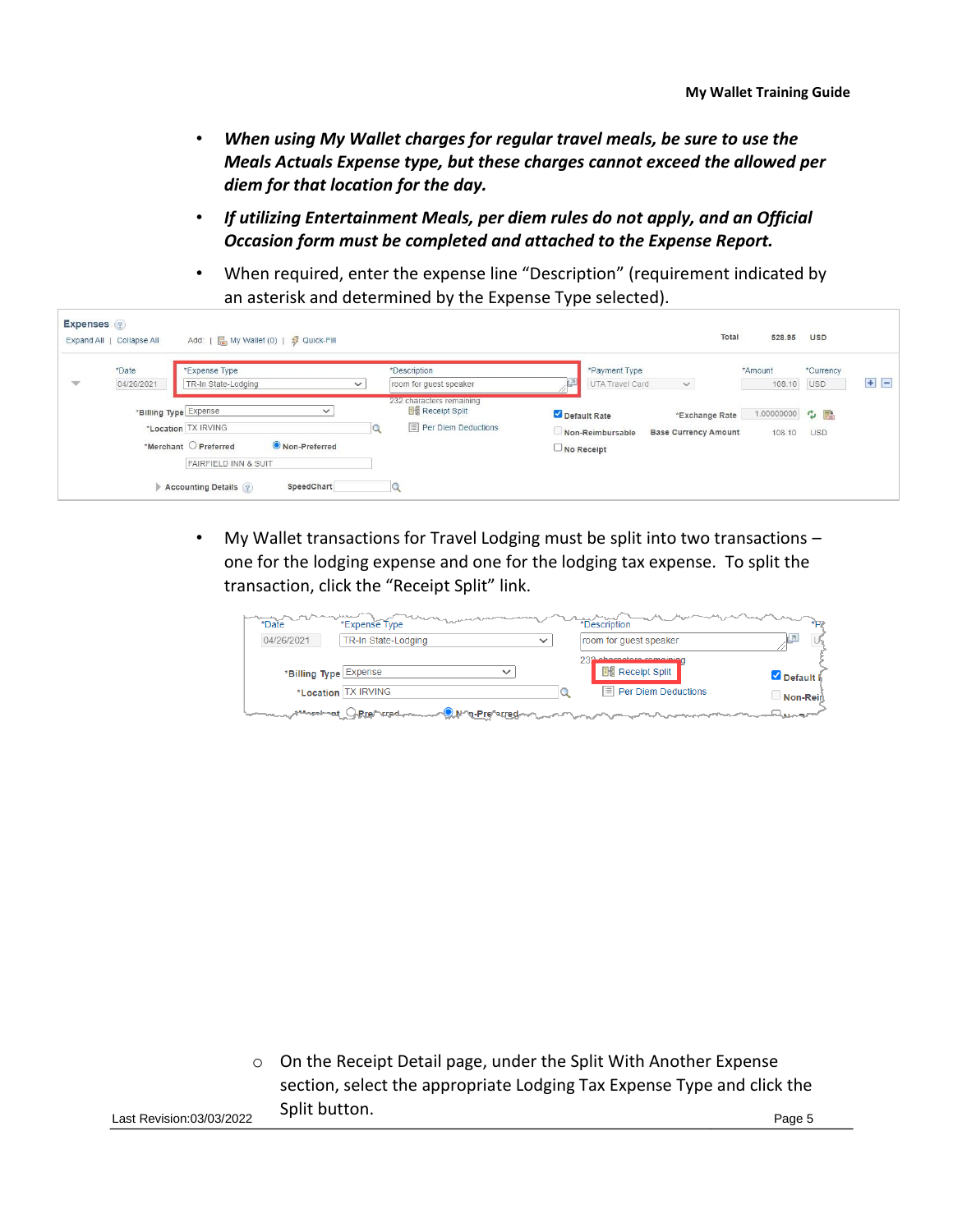

| <b>Expense Information</b> (?)                                                                        |                                      |                      | <b>Current Expenses on Receipt ?</b> |            |            |
|-------------------------------------------------------------------------------------------------------|--------------------------------------|----------------------|--------------------------------------|------------|------------|
| *Expense Date 04/26/2021                                                                              |                                      |                      |                                      |            |            |
| *Payment Type UTA Travel Card<br>$\checkmark$                                                         | Date                                 | Type                 |                                      |            | Amount     |
| *Billing Type Expense<br>$\checkmark$                                                                 | 04/26/2021 TR-In State-Lodging       |                      |                                      |            | 108.10 USD |
| *Merchant (Choose One)                                                                                |                                      |                      |                                      |            |            |
| Non-preferred FAIRFIELD INN & SUIT                                                                    | 04/26/2021 TR-In State-Lodging - Tax |                      |                                      |            | $0.00$ USD |
| $\sqrt{\pi}$<br>Description room for guest speaker                                                    |                                      |                      |                                      |            |            |
|                                                                                                       |                                      |                      |                                      |            |            |
| 232 characters remaining                                                                              |                                      |                      |                                      |            |            |
| Non-Reimbursable                                                                                      |                                      | <b>Current Total</b> | 108.10 USD                           |            |            |
| $\Box$ No Receipt                                                                                     |                                      | <b>Receipt Total</b> | 108.10 USD                           |            |            |
| 34.50<br>*Amount Spent                                                                                |                                      | Balance              |                                      | $0.00$ USD |            |
| *Currency USD                                                                                         |                                      |                      |                                      |            |            |
| 1.00000000<br>*Exchange Rate                                                                          |                                      |                      |                                      |            |            |
| Default Rate                                                                                          |                                      |                      |                                      |            |            |
| Update<br><b>Base Currency Amount</b><br>0.00 USD                                                     |                                      |                      |                                      |            |            |
| Split With Another Expense ?                                                                          |                                      |                      |                                      |            |            |
| Split<br>$\checkmark$<br><b>Expense Type</b>                                                          |                                      |                      |                                      |            |            |
| Split with another expense will subtract from original expense while leaving current total unchanged. |                                      |                      |                                      |            |            |

o This will update the amount of the new expense line. The expense amounts are displayed under the Current Expenses on Receipt section.

**Note:** *If the wrong Expense Type is selected from "Split with Another Expense", complete the process, delete the line, and the My Wallet transaction will revert to its original state and can be split again.* 

Last Revision:03/03/2022 Page 6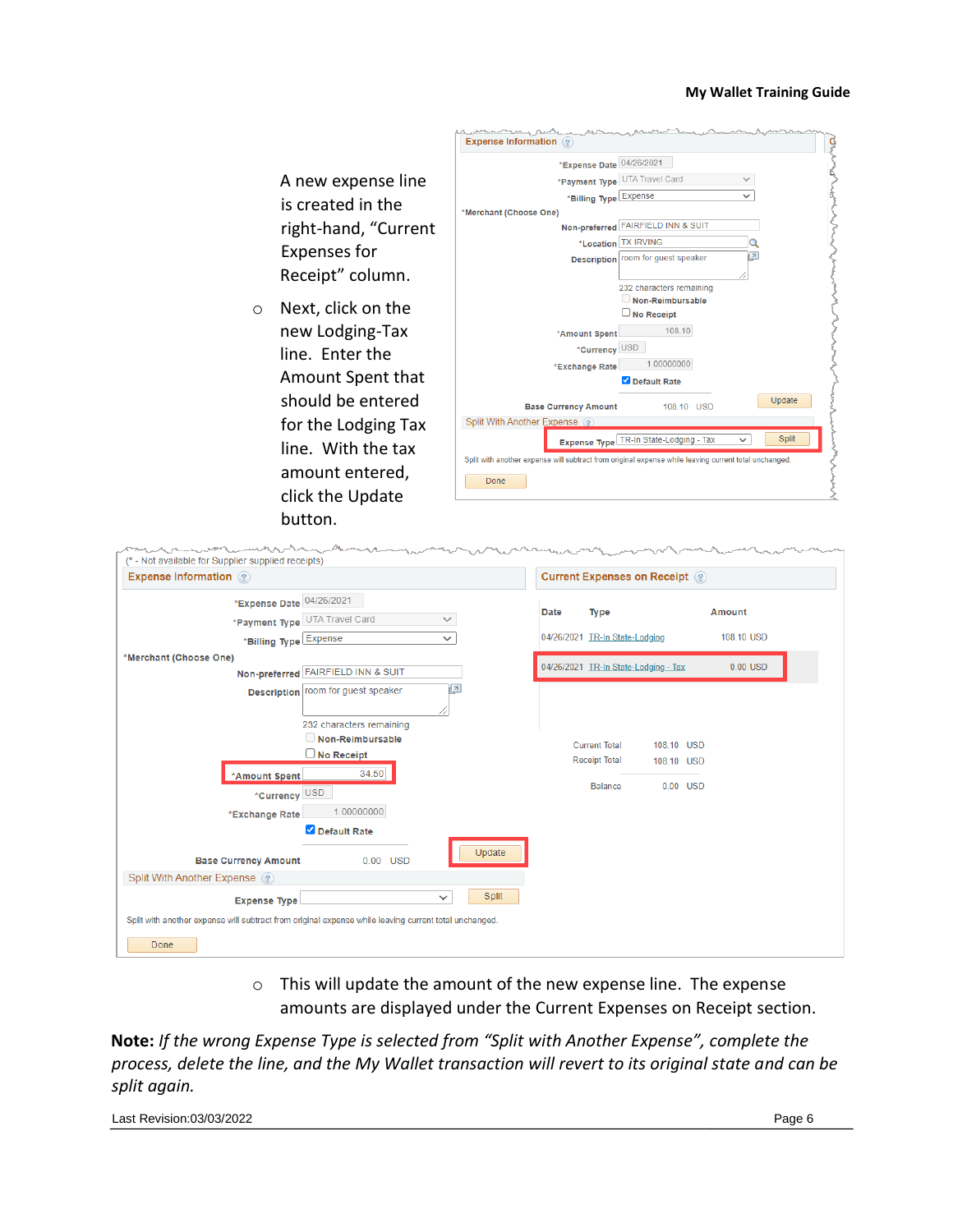o Once the expense line amounts are correct for both the Lodging and the Lodging Tax lines, click the Done button to return to the Expense Report.

| <b>Expense Information</b> (?)                                                                        |                                              |              |        |      |                                | <b>Current Expenses on Receipt</b> ? |          |               |
|-------------------------------------------------------------------------------------------------------|----------------------------------------------|--------------|--------|------|--------------------------------|--------------------------------------|----------|---------------|
| *Expense Date 04/26/2021                                                                              |                                              |              |        |      |                                |                                      |          |               |
|                                                                                                       | *Payment Type UTA Travel Card                | $\checkmark$ |        | Date | <b>Type</b>                    |                                      |          | <b>Amount</b> |
| *Billing Type Expense                                                                                 |                                              | $\checkmark$ |        |      | 04/26/2021 TR-In State-Lodging |                                      |          | 73.60 USD     |
| *Merchant (Choose One)                                                                                |                                              |              |        |      |                                |                                      |          |               |
|                                                                                                       | Non-preferred FAIRFIELD INN & SUIT           |              |        |      |                                | 04/26/2021 TR-In State-Lodging - Tax |          | 34.50 USD     |
|                                                                                                       | Description room for guest speaker           | $\sqrt{2}$   |        |      |                                |                                      |          |               |
|                                                                                                       |                                              |              |        |      |                                |                                      |          |               |
|                                                                                                       | 232 characters remaining<br>Non-Reimbursable |              |        |      |                                |                                      |          |               |
|                                                                                                       | $\Box$ No Receipt                            |              |        |      | <b>Current Total</b>           | 108.10 USD                           |          |               |
| *Amount Spent                                                                                         | 34.50                                        |              |        |      | <b>Receipt Total</b>           | 108.10 USD                           |          |               |
| *Currency USD                                                                                         |                                              |              |        |      | Balance                        |                                      | 0.00 USD |               |
| *Exchange Rate                                                                                        | 1.00000000                                   |              |        |      |                                |                                      |          |               |
|                                                                                                       | Default Rate                                 |              |        |      |                                |                                      |          |               |
|                                                                                                       |                                              |              |        |      |                                |                                      |          |               |
| <b>Base Currency Amount</b>                                                                           | 34.50 USD                                    |              | Update |      |                                |                                      |          |               |
| Split With Another Expense ?                                                                          |                                              |              |        |      |                                |                                      |          |               |
| <b>Expense Type!</b>                                                                                  |                                              | $\checkmark$ | Split  |      |                                |                                      |          |               |
| Split with another expense will subtract from original expense while leaving current total unchanged. |                                              |              |        |      |                                |                                      |          |               |
|                                                                                                       |                                              |              |        |      |                                |                                      |          |               |
| Done                                                                                                  |                                              |              |        |      |                                |                                      |          |               |

o There are now two lines for this My Wallet transaction.

| *Date                 | *Expense Type                                                                                                               |              | Description                                                                         | *Payment Type                                         |                                               | *Amount                 | *Currency         |                    |
|-----------------------|-----------------------------------------------------------------------------------------------------------------------------|--------------|-------------------------------------------------------------------------------------|-------------------------------------------------------|-----------------------------------------------|-------------------------|-------------------|--------------------|
| 04/26/2021            | TR-In State-Lodging                                                                                                         | $\checkmark$ | room for guest speaker                                                              | UTA Travel Card                                       | $\checkmark$                                  | 73.60                   | <b>USD</b>        | Đ<br>$\frac{1}{2}$ |
| *Billing Type Expense | $\check{~}$<br>*Location TX IRVING<br>Non-Preferred<br>$*$ Merchant $\bigcirc$ Preferred<br><b>FAIRFIELD INN &amp; SUIT</b> | Q            | 232 characters remaining<br><b>He</b> Receipt Split<br>$\equiv$ Per Diem Deductions | Default Rate<br>Non-Reimbursable<br>$\Box$ No Receipt | *Exchange Rate<br><b>Base Currency Amount</b> | 1.00000000 → 圖<br>73.60 | <b>USD</b>        |                    |
|                       | SpeedChart<br><b>Accounting Details</b> (?)                                                                                 |              |                                                                                     |                                                       |                                               |                         |                   |                    |
| 04/26/2021            | TR-In State-Lodging - Tax                                                                                                   | $\checkmark$ | room for guest speaker                                                              | $\sqrt{2}$<br>UTA Travel Card                         | $\checkmark$                                  | 34.50                   | <b>USD</b>        | 王国                 |
| *Billing Type Expense | $\checkmark$<br>Non-Preferred<br>$*$ Merchant $\bigcirc$ Preferred                                                          |              | 232 characters remaining<br><b>Big</b> Receipt Split                                | Default Rate<br>Non-Reimbursable                      | *Exchange Rate<br><b>Base Currency Amount</b> | 1.00000000<br>34.50     | ☆ 暑<br><b>USD</b> |                    |

8. Personally paid expenses to be reimbursed to the traveler can be added to the expense report if needed. These expense lines should be entered as normal Expense Report expense lines, using the Payment Type of Paid By Employee.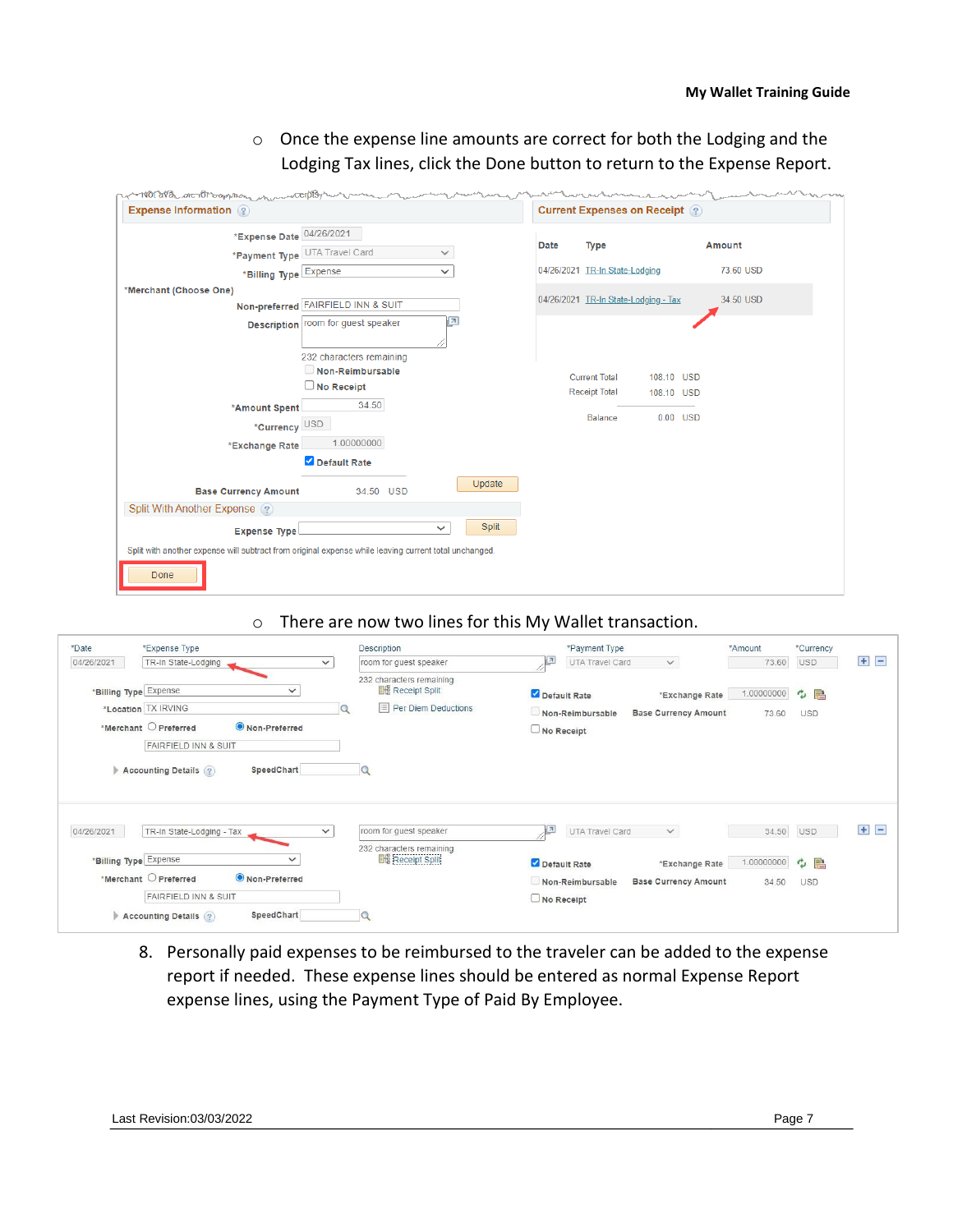Click the "+" button to add a new \*Currency \*<br>Amount expense line to the Expense Report.  $\overline{+}$  $=$ 73.60 **USD** Complete the expense line fields as \*Exchange Rate 1.00000000 ゆ 語 necessary, per expense type. **Base Currency Amount** 73.60 **USD**  $\sqrt{2}$ UTA Travel Card 05/13/2021 NT-Consum Supplies Non-Office gas for UTA vehicle 53.67 USD  $\mathbf{H}$   $\mathbf{H}$  $\checkmark$ 235 characters r **Travel Card** \*Billing Type Expense **B** Receip  $\checkmark$  $\Box$  Default Rate \*Exchange Rate 1.00000000 ウ 国 Charge \*Merchant Preferred Non-Preferred Non-Reimbursable **Base Currency Amount** 53.67 USD CHEVRON 0351942  $\n **No** Receipt\n$ Accounting Details ? SpeedChart  $\alpha$ 04/26/2021 |J | NT-Offic Occ/Conf/Business Mtg \* Lunch Meeting with Guest Speaker  $\sqrt{2}$ 37.80 USD  $\mathbb{Q}$  + - $\checkmark$ Paid By Employee  $\checkmark$ 222 characters re Personally Paid \*Billing Type Expense  $\checkmark$ **BH** Receipt Default Rate 1.00000000 ウ h \*Exchange Rate Expense  $\Box$  Non-Reimbursable **Base Currency Amount** 37.80 USD No Receipt SpeedChart Accounting Details ?  $\alpha$ 

**Note**: *For expense reports with both My Wallet and personal transactions, the Summary screen will detail how much will be paid to the employee and how much will be paid to the My Wallet credit card vendor.*

- 9. Depending on the Expense Type selected, fill out all other required fields marked with an asterisk \*.
- 10. Click the Accounting Detail drop-arrow to view or modify the chartfield values for the expense line.

**Note**: *A default chartfield string will automatically populate on the expense report based on the Travel Profile.*

- a. Use the  $+$  and  $-$  links to the right of the line to add additional accounting lines as needed.
- 11. Once all required fields are completed, run a Budget Check on the expense report.
	- a. Click the Budget Options link.
	- b. Click the Budget Check button.

 $+$   $-$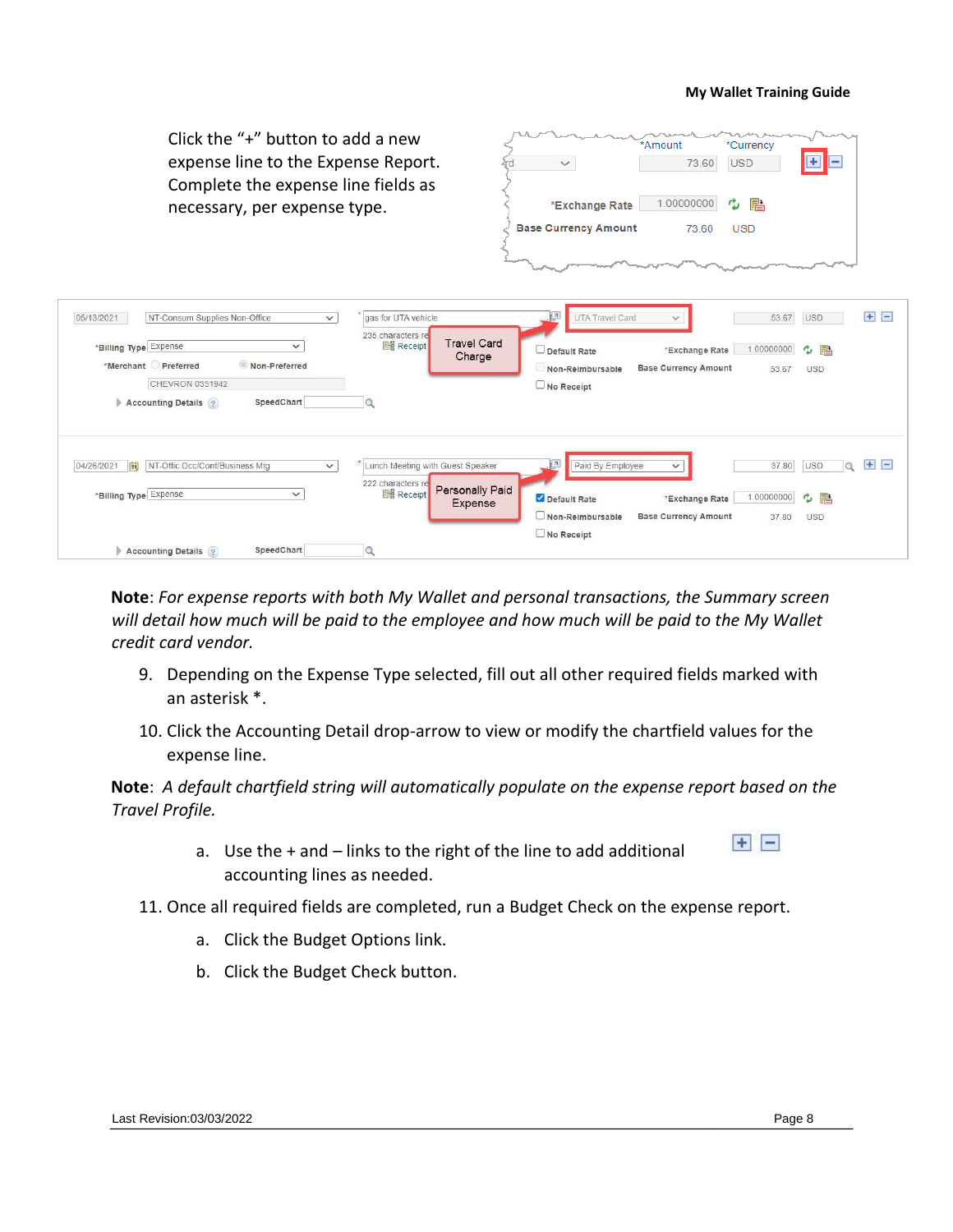|                                                  | <b>国</b> Save for Later                            |          |
|--------------------------------------------------|----------------------------------------------------|----------|
| <b>Budget Information</b>                        |                                                    |          |
| Budget Status Not Chk'd<br><b>Budget Options</b> |                                                    |          |
| Actions  <br>Choose an $\lambda$                 | <b>Commitment Control</b>                          | $\times$ |
|                                                  |                                                    | Help     |
|                                                  | <b>Commitment Control Details</b>                  |          |
|                                                  | Source Transaction Type Expense Sheet              |          |
|                                                  | Budget Checking Header Status Not Budget Checked   |          |
|                                                  | Commitment Control Amount Type Encumbrance         |          |
|                                                  |                                                    |          |
|                                                  | Override Transaction                               |          |
|                                                  | 0<br>Budget Check                                  |          |
|                                                  | Go to Transaction Exceptions<br>Go To Activity Log |          |
|                                                  | <b>OK</b><br>Cancel                                |          |
|                                                  |                                                    |          |

12. If budget checking is successful, you will see the status change from "Not Budget Checked" to "Valid". Click OK to return to the main page of the ER.

| <b>Commitment Control</b>          |                                            | $\boldsymbol{\times}$ |
|------------------------------------|--------------------------------------------|-----------------------|
|                                    |                                            | Help                  |
| <b>Commitment Control Details</b>  |                                            |                       |
|                                    | Source Transaction Type Expense Sheet      |                       |
|                                    | Budget Checking Header Status Valid        |                       |
|                                    | Commitment Control Amount Type Encumbrance |                       |
|                                    | Commitment Control Tran ID 0007079835      |                       |
|                                    | Commitment Control Tran Date 07/29/2021    |                       |
|                                    |                                            | Override Transaction  |
| <b>Budget Check</b>                | A                                          |                       |
| Go to Transaction Exceptions<br>OK | Cancel                                     | Go To Activity Loa    |
|                                    |                                            |                       |
|                                    |                                            |                       |

*Note: If budget checking is unsuccessful, click Cancel and verify/correct the Chartfield information, then re-run the budget checking process.* 

- 13. Once the ER is successfully budget checked, click the Summary and Submit link in the top right corner.
- 14. From the Summary and Submit page, review the information and click Submit Expense Report.